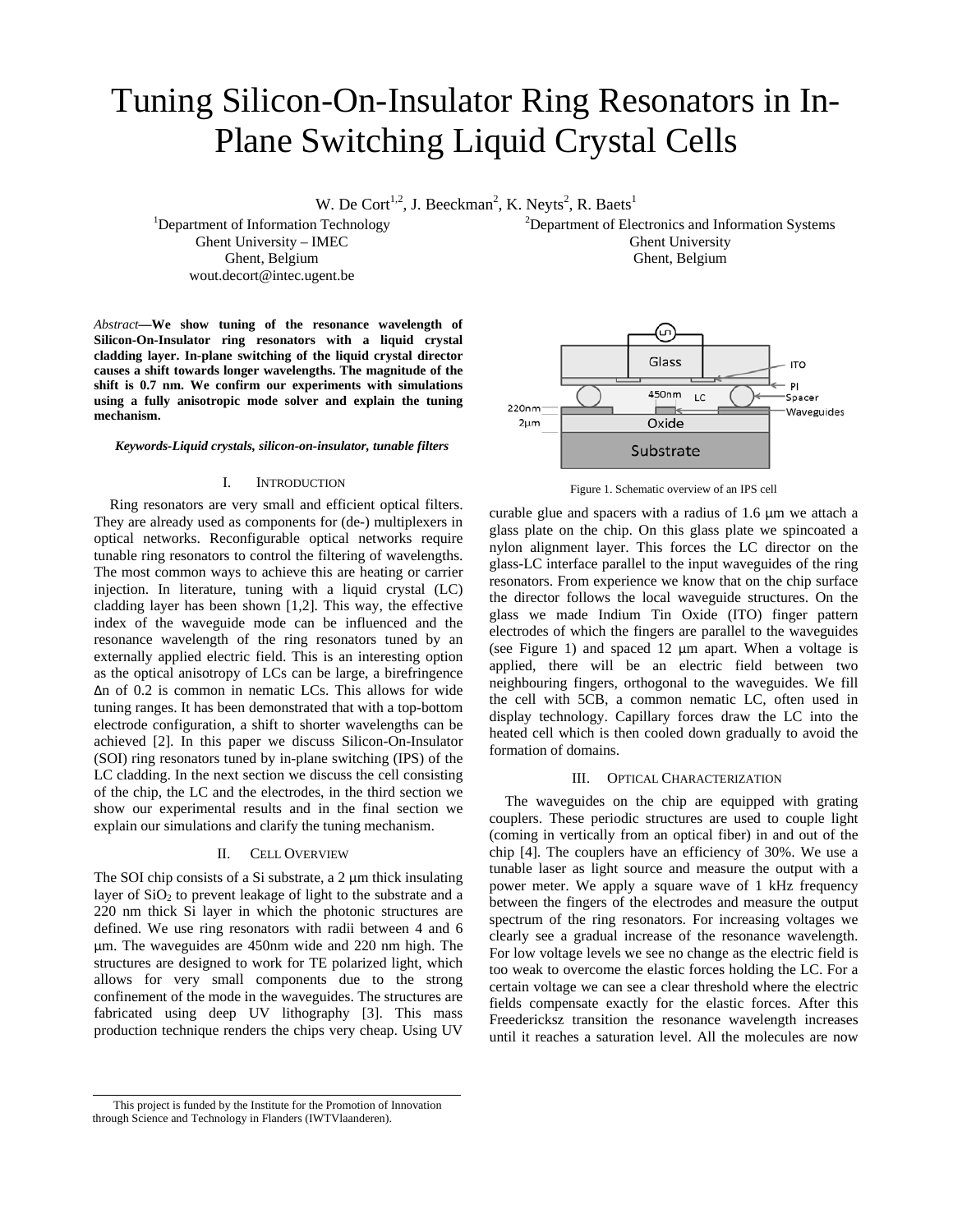

Figure 2. Experimental observation of the change in resonance wavelength for increasing voltage. Spectra for 0V and 90V are shown in inset.

fully reoriented to their maximum twist angle (i.e. perpendicular to the waveguide). We are able to tune the resonance wavelength of the ring resonators towards longer wavelengths over 0.7nm (see Figure 2), which is the largest reported shift for TE based rings.

## IV. VERIFICATION OF THE EXPERIMENTS

## *A. Simulations*

It is not trivial to calculate the modes of a waveguide with an LC cladding in the presence of an electric field. A first problem is the calculation of the liquid crystal orientation (Figure 3). In this work a variable order calculation [5] is used based on the minimization of the Landau-deGennes free energy functional [6]. This was developed in collaboration with University College London. A second problem is the calculation of the optical waveguide modes. Commercial simulation tools often do not allow full anisotropy. We have developed in collaboration with UCL a mode solver that incorporates the full anisotropy of the dielectric tensor. The output of the liquid crystal orientation calculation is used to calculate the modes. This calculation is based on the solution of the variational form of the curl-curl equation of the electric field, implemented with higher-order edge elements [7]. These two tools allow us to calculate the effective index of the waveguide mode for different voltages. From this the resonance wavelengths can be obtained. The simulation space is 3  $\mu$ m high and 5  $\mu$ m wide. At the bottom there is a 1  $\mu$ m thick layer of  $SiO<sub>2</sub>$  with a waveguide on top (220 nm high, 450) nm wide). The electrodes are in the top right and left corner and are spaced 3 µm apart. We calculate the resonance shift in ring resonators based on these waveguides for different voltages. We find a curve very similar to the experimentally found curve (Figure 4). The tuning range is smaller in the experiments. This is because the fingerpatterns only influence a part of the circular ring structure. For an optimized electrode



Figure 3. Simulated LC orientation without voltage (left) and with 15V applied (right). Images are close-ups around the waveguide.



configuration, the simulations predict a range of 6 nm.

## *B. Tuning mechanism explained*

The evanescent tails of the waveguide mode around the waveguide are for the largest part TE-polarized. Without voltage applied, the LC is oriented parallel to the waveguide and the transversal component of the electric field of the light 'sees' the short axis of the molecules and thus a low refractive index results. As the molecules turn under influence of the external field, they present their long axis. This effect causes an increase of the effective index of the mode.

## V. CONCLUSION

We have shown tuning of SOI optical ring resonators with an LC cladding in an in-plane switching configuration. With this method we are able to tune the resonance wavelength over 0.7nm towards longer wavelengths.

#### ACKNOWLEDGMENT

W. De Cort acknowledges the Institute for the Promotion of Innovation through Science and Technology in Flanders (IWT-Vlaanderen) for a specialization grant. Jeroen Beeckman is Postdoctoral Fellow of the Research Foundation Flanders (FWO-Vlaanderen). The work has been carried out in the framework of the IAP project Photonics@be of the Belgian Science Policy.

#### **REFERENCES**

- [1] Maune, B., Lawson, R., Gunn, C., Scherer, A., Dalton, L., "Electrically tunable ring resonators incorporating nematic liquid crystals as cladding layers", Appl. Phys. Lett. 83, pp. 4689-4691, 2003
- [2] De Cort, W., Beeckman, J., James, R., Fernandez, F.A., Baets, R., Neyts, K., "Tuning of silicon-on-insulator ring resonators with liquid crystal cladding using the longitudinal field component", Opt. Lett., vol. 34, pp. 2054-2056, 2009
- [3] Dumon, P. et. al., "Low-Loss SOI Photonic Wires and Ring Resonators" Fabricated With Deep UV Lithography", IEEE Photonics Technol. Lett. 16, 1328-1330 (2004).
- [4] Taillaert, D., Bienstman P., and Baets, R., "Compact efficient broadband grating coupler for silicon-on-insulator waveguides", Opt. Lett., vol. 29, 2749-2751 (2004)
- [5] James, R., Willman, E., Fernandez, F. A., and Day, S. E., "Finiteelement modeling of liquid crystal hydrodynamics with a variable degree of order", IEEE T. Electron Dev. 53, 1575-1582 (2006)
- [6] de Gennes, P. G., and Prost, J., "The Physics of Liquid Crystals", Oxford: Oxford University Press, 1995
- [7] Beeckman, J., James, R., Fernandez, F. A., De Cort, W., Vanbrabant, P. J. M., and Neyts, K., "Calculation of fully anisotropic liquid crystal waveguide modes", J. Lightwave Technol., vol. 27, pp. 3812-3819, 2009